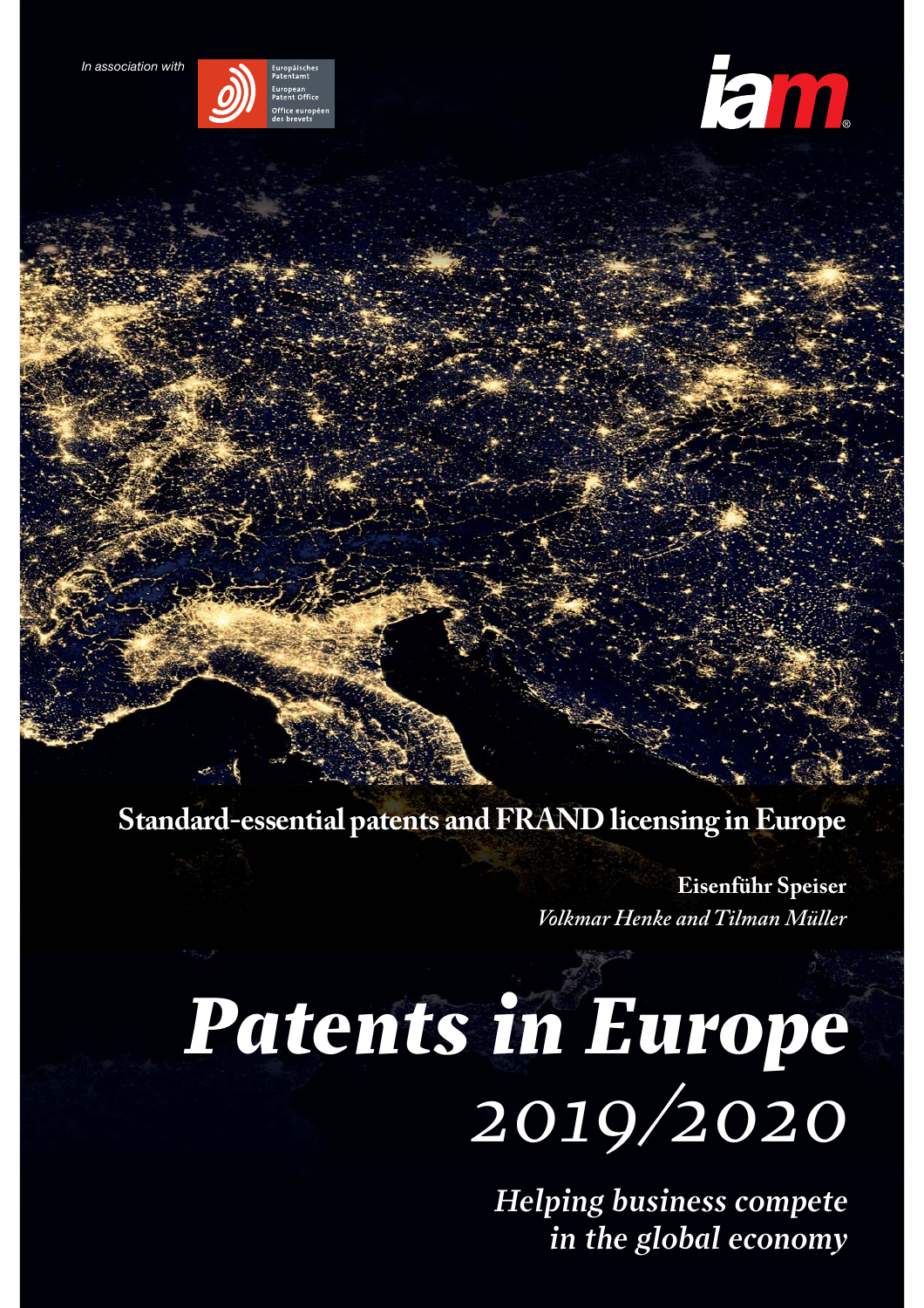### Nobody can imitate your intellectual property. Or maybe they can?



## Eisenführ Speiser

**Eisenführ Speiser IP Prosecutors | IP Litigators | IP Strategists** Bremen Munich Berlin Hamburg www.eisenfuhr.com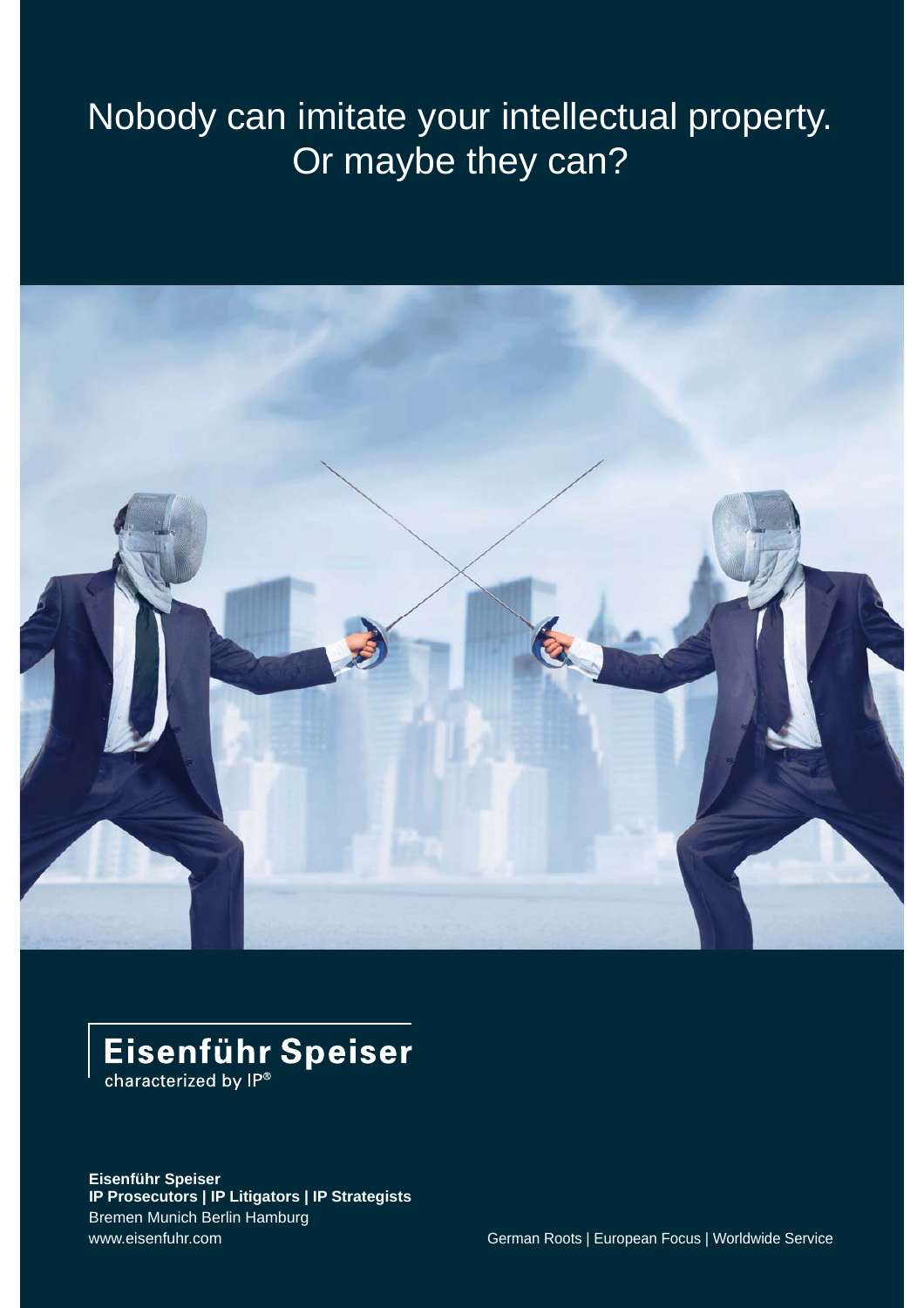# **Standard-essential patents and FRAND licensing in Europe**

**By Volkmar Henke** and **Tilman Müller**, Eisenführ Speiser

In July 2015 the European Court of Justice (ECJ) issued its judgment in *Huawei v ZTE*. This judgment has set out an antitrust law framework within which standard-essential patents (SEPs) can be enforced. The criteria laid down by the ECJ have been specified and elaborated in greater detail by the various judgments handed down in such cases. Some important questions left unresolved by the ECJ are gradually being answered by the national courts of law.

Common features and differences in the implementation of European case law can both be seen. The German courts have excelled primarily in distinguishing the negotiating obligations, while courts in the Netherlands and the United Kingdom have issued judgments which deal with the ultimately relevant question of what 'fair, reasonable and non-discriminatory' (FRAND) means.

This chapter sheds light on the different lines of national case law, with a certain emphasis on Germany, due to the number of relevant decisions rendered there.

#### **Huawei v ZTE and open questions**

In its comparatively short decision, the ECJ set out a sequence of steps that patent owners must follow to enforce claims for injunctive relief under an SEP. At the same time, it prescribed specific responses by means of which the alleged infringer can circumvent these claims for injunctive relief.

Some questions, such as how and to whom the infringement must be specified, and what patent users must do to be deemed willing to license, have largely been clarified in the meantime. The debate is increasingly addressing the core issue: the requirements to be met before the content of

an offer can qualify as FRAND and who bears the burden of proof.

#### **German post-Huawei v ZTE case law**

In the years that have passed since *Huawei v ZTE*, dozens of judgments dealing with its implementation have been rendered by the regional courts in Dusseldorf and Mannheim. Meanwhile, several decisions have been handed down by the Dusseldorf Higher Regional Court. It would be beyond the scope of this chapter to present each of these judgments individually; what is more important in this context is to identify the essential lines that are formed by the recent case law.

Following an initial period in which the two main jurisdictions for patent litigation in Germany had adopted different approaches to key aspects, there is now significant convergence in the precedents set in Dusseldorf and Mannheim. Some important issues will not be clarified conclusively until the Federal Court of Justice has heard the cases, and it is not foreseeable at present when the highest civil court in Germany will have the opportunity to rule on such matters.

#### **Notice of infringement by patent owner**

It has been largely clarified that the patent owner's obligation consists of providing a technical explanation of the licensed portfolio. For this purpose, claim charts in which the claims are presented and subsumed by way of feature analyses should suffice in any case. Even shorter explanations can be enough in some cases.

Further, according to settled case law, it is sufficient if the notice of infringement is sent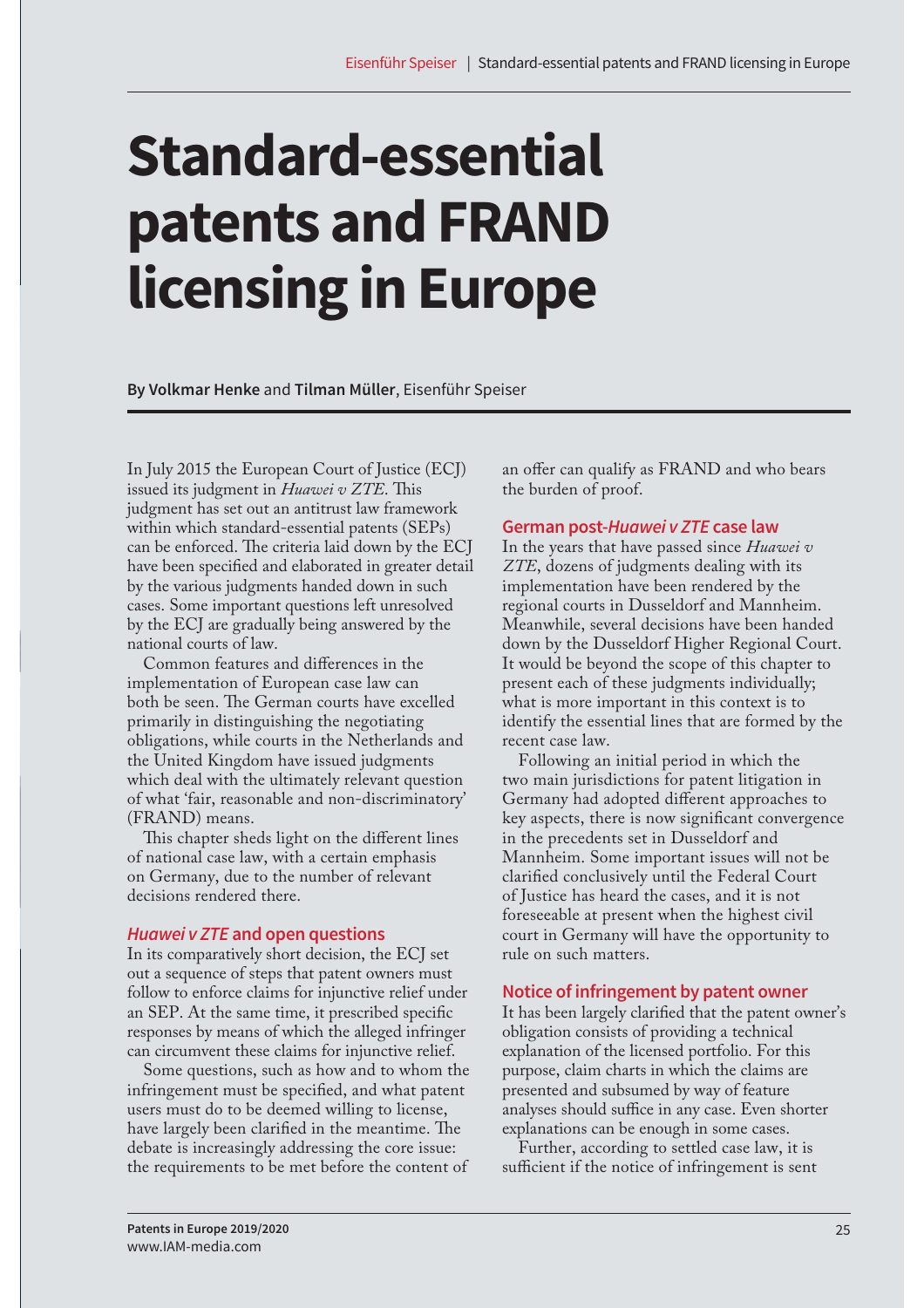to the parent company. Thus, the patent owner may negotiate with only one affiliate as the representative of the entire group of companies.

#### **Patent user's request for licence**

With respect to the patent user's declaration that it wishes to take out a licence, the German courts have set the bar quite low. This request for a licence need not even be explicit; it may also result from conclusive behaviour, such as mere participation in licensing negotiations.

However, the patent user's response must follow promptly. Responses that have been submitted two-and-a-half months after the notice of infringement have been deemed as being too late, which then led to a prohibitory injunction being issued.

#### **FRAND offer explained by patent owner**

The subsequent obligation of the patent owner includes two distinct aspects:

- the criteria that the FRAND offer must satisfy; and
- the extent to and form in which this offer must be justified.

The German courts have meanwhile agreed that the patent owner may offer a worldwide portfolio licence for all the patents that are needed for a particular product. This applies at least if the patent user itself acts on a worldwide basis and offers a product that is substantially the same on a technically uniform market. Consequently, in a case where the patent is used by a group of subsidiaries, the patent owner may request that the licence agreement be concluded with the parent company. In a recent series of decisions, the Dusseldorf Regional Court contented itself with a pool offer (the patent owner being under no obligation to offer individual portfolio licences, as the patent in suit was offered for licensing through a wellaccepted pool).

There is further agreement that there is not just one single FRAND offer that can be calculated with mathematical precision, but rather a certain bandwidth within which (multiple possible) FRAND offers may lie.

There is now a broad consensus that the courts must determine whether the offer presented by the SEP is FRAND. The problem in that regard is that the courts typically have relatively scant data on which to base such an examination. However, that task is made easier by the basic assumption

by German courts that different methods may be applied when drafting the offer, and that the SEP owner must be granted a substantial amount of latitude in that respect. Thus far, the courts in Germany have refrained from commissioning experts to clarify this question.

The method most frequently used by the German courts is a comparison with other licensing agreements concluded by the patent owner. If the patent owner can argue that it has already concluded a number of similar agreements, then  $-$  as a rule  $-$  this practice will be regarded as FRAND. So-called 'topdown' methods in which a reasonable royalty is calculated on the basis of a hypothetical ceiling on the overall royalty burden also seem possible but are more difficult to justify.

As to the question regarding which explanations must be provided for the requested royalties, a well-defined body of case law has been developed. It is accepted that the patent owner must explain the background to its offer and why it believes that it is FRAND.

In the past, one important difference in the case law of these two jurisdictions was that the Dusseldorf courts saw an obligation on the part of the patent owner to present existing licensing agreements to demonstrate that the offer is nondiscriminatory. The Mannheim Regional Court has accepted that logic in the meantime. The Mannheim Regional Court now proceeds on the assumption that the SEP owner must specifically show that its offer is non-discriminatory, which will generally require the disclosure of existing agreements as a rule, or at least details of their content. This is problematic, not just because there is no basis for it in *Huawei v ZTE*, but also because third-party interests in confidentiality are often affected (ie, those of existing licensees). German law does not provide for documents being designated for 'attorneys' eyes only', which makes matters more difficult.

#### **FRAND counter-offer by patent owner and provision of security**

The courts agree that the SEP user must likewise present a complete written agreement on FRAND terms. Recent precedents established by the Dusseldorf Regional Court have shed light on this counter-offer in two respects:

• If the patent in suit was offered for licensing under a well-accepted pool licence, a counteroffer relating to the portfolios of only one or more of the pool members may be insufficient.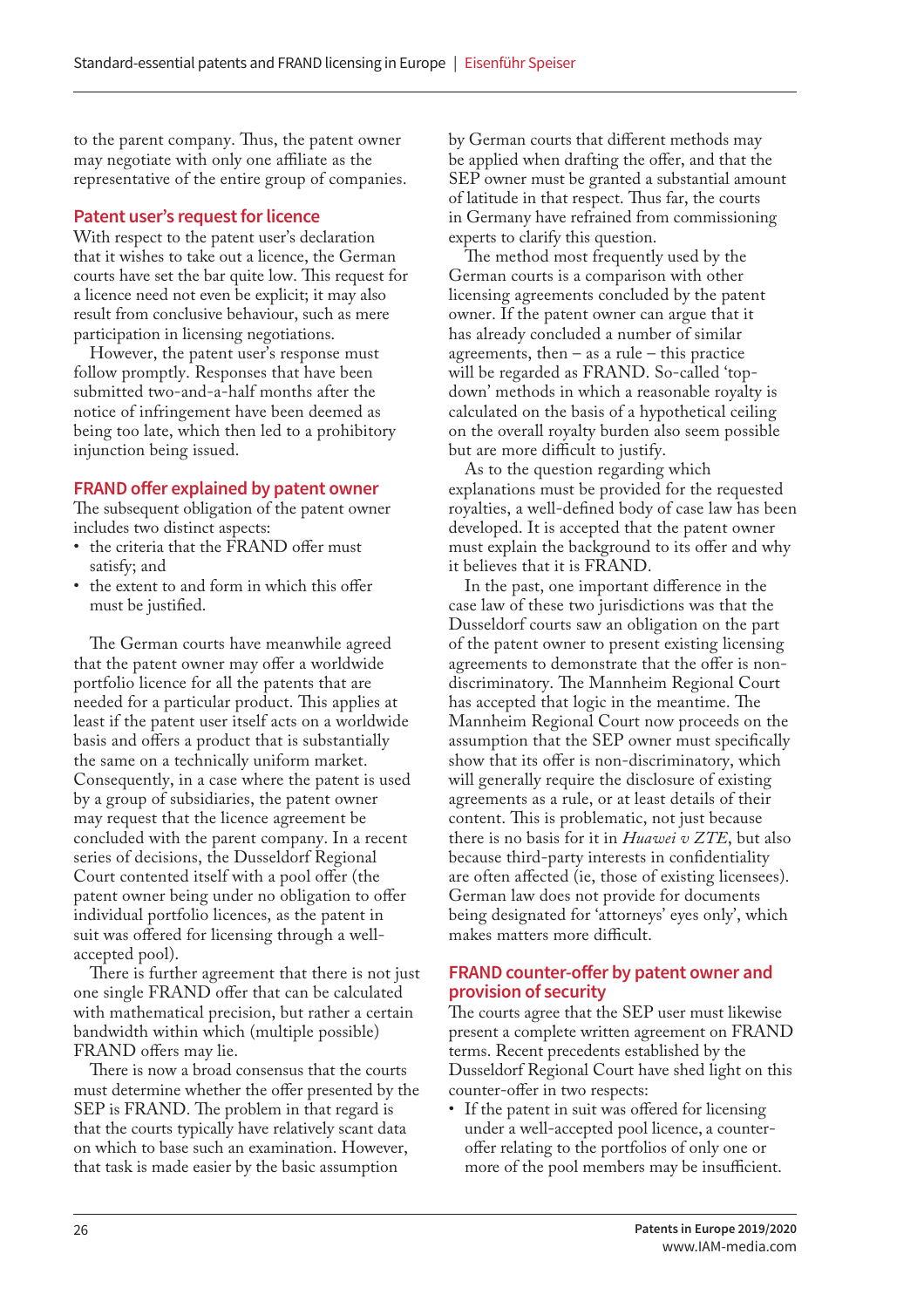• On the other hand, if the alleged infringer is acting as a retailer, FRAND counter-offers may come from the manufacturer of the (infringing) devices.

If its counter-offer is rejected by the patent owner, the alleged infringer must provide security for the royalties. However, the amount of the security remains in dispute. The Dusseldorf Regional Court is of the opinion that the defendant must provide security to the amount of the patent owner's offer, whereas the Mannheim Regional Court would probably be satisfied if security were provided only to the amount of the

counter-offer. It also remains to be seen whether the provision of security must also cover past use.

#### **Timing and procedure**

The difference in case law between the courts in Dusseldorf and Mannheim which possibly has the greatest effect on practice relates to the timing that the courts apply to the fulfilment of the ECJ requirements:

• The Mannheim Regional Court generally requires that all *Huawei v ZTE* obligations are completed before an action is filed. If the patent owner must catch up on its obligations in the course of the proceedings, it is suggested that



**Volkmar Henke Partner vhenke@eisenfuhr.com**

Attorney at law and partner Volkmar Henke joined Eisenführ Speiser in 2005. He is a litigator and has outstanding professional experience in patent infringement cases and licensing negotiations (especially in the fields of telecommunications, semiconductors and circuit design, electrical engineering, image processing and audio coding). He provides advice on complex patent litigation cases to large and medium-sized companies. He not only continuously represents clients before the German patent litigation chambers and nullity senates, but is also engaged in substantial international campaigns that are negotiated in parallel in multiple jurisdictions. Mr Henke is editor of Recent Case Law in German Patent Law, which is published annually by Eisenführ Speiser, and has contributed the unified patents/Unified Patent Court chapter in the third edition of the European Patent Convention commentary Benkard. He is also the author of the textbook The Co-owned Invention.



**Tilman Müller Partner tmuller@eisenfuhr.com**

Attorney at law and partner Tilman Müller joined Eisenführ Speiser in 2011. He studied law at the Bucerius Law School in Hamburg and the National University of Singapore, focusing on European law. He specialises in patent law, primarily patent infringement and nullity proceedings. In this field, the enforcement of SEPs and the interfaces between patent and competition law are a focus of his practice. Another core area of his practice is concluding IP licensing agreements, including consortium, patent pool and joint venture arrangements.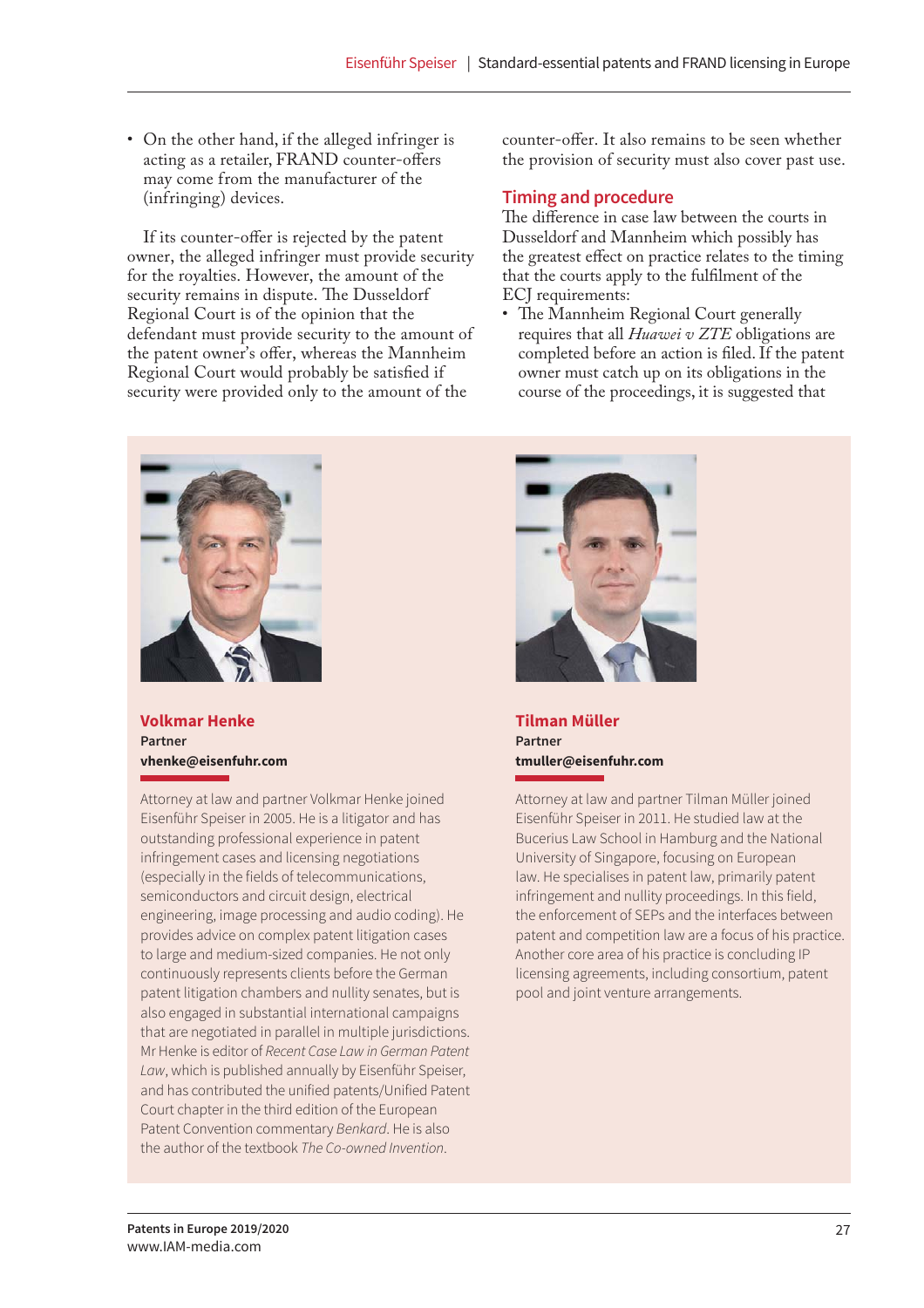it request a temporary stay of the infringement proceedings to allow for "negotiations without undue threat".

• The Dusseldorf courts take the position that both parties may still fulfil their obligations during the proceedings. Naturally, this has considerable significance for the preparations and tactics of both sides.

However, there are initial signs that the Mannheim Regional Court will increasingly follow Dusseldorf case law in the future.

#### **The Hague ruling on FRAND royalties**

One of the few decisions relating to the enforcement of SEPs and handed down in other European countries since the ECJ judgment was issued by the court in The Hague. The issue here was not the enforcement of a claim for injunctive relief; rather, a mobile phone manufacturer filed an action for a declaratory judgment against an SEP owner to the effect that certain royalties offered by the patent owner are not FRAND but that its own counter-offer was FRAND. The Court of Justice in The Hague dismissed the action on all points.

#### **FRAND calculations of the court**

The decision from The Hague discusses in detail the value of the patent portfolio offered and gives important indications for how FRAND royalties are to be determined. The court used as its starting point the percentage share of these patents in the SEPs declared to be relevant to the corresponding standard. However, it considered only those patents that relate to mobile phones.

The court disregarded the objection that only the smallest sellable unit must be used as the basis for calculating royalties. In this regard, the court recognised that the value of a mobile phone is not solely vested in the transmission technology protected by Universal Mobile Telecommunications Service and long-term evolution patents. The transmission technology does significantly affect the value of the entire device. Even a good camera is of little interest to the user if the phone cannot receive and send photos over the mobile network.

#### **FRAND as a corridor**

A further consideration of the judgment is that a FRAND licence always inhabits a certain bandwidth. Against this background, the court accorded great significance to the willingness

of the patent owner to negotiate the terms being offered.

Based on the SEP owner's willingness to negotiate, the court rejected a series of objections from the mobile phone manufacturer according to which the offer was not FRAND. The court found that these points could have been discussed in the negotiations. Therefore, the fact that the SEP owner presented an offer favourable to itself was insufficient to reject the offer as unreasonable.

#### **UK perspective**

The judgment of the High Court of England and Wales concerning FRAND licences in *Unwired Planet v Huawei* differed from the approach taken by the courts in the Netherlands and Germany. That said, the judgment handed down in October 2018 by the Court of Appeal indicates a degree of convergence between the different bodies of case law. In this case, the issue was whether two different royalty rates for mobile telecommunications patents were FRAND.

The High Court proceeded on the assumption that, between two parties, only one particular licence can be FRAND. That approach has been widely criticised and was also rejected by the Court of Appeal in London. According to the Court of Appeal, different offers with different royalties may be considered FRAND. Further, non-discrimination does not require that all licensees be treated equally well in the sense of a 'most favoured licensee' clause. The SEP owner is not obliged to offer other licensees a favourable royalty rate that it has previously offered to one particular licensee.

In contrast to the German courts, the Court of Appeal does not interpret the ECJ judgment as an immutable set of obligations that must always be honoured by the parties in the same manner. The only essential step for obtaining a prohibitive injunction is that the SEP owner has alerted the alleged infringer to the infringement. Whether it is then necessary to go through all the steps specified by the ECJ is, according to the Court of Appeal, up to the individual case.

In calculating the royalty that is FRAND, the Court of Appeal has confirmed the approach of the first instance. Comparable licence agreements remain an important indicator for calculating FRAND royalties. It is necessary to break down these agreements into comparable parameters (eg, by converting a one-time payment into running royalties). The court also